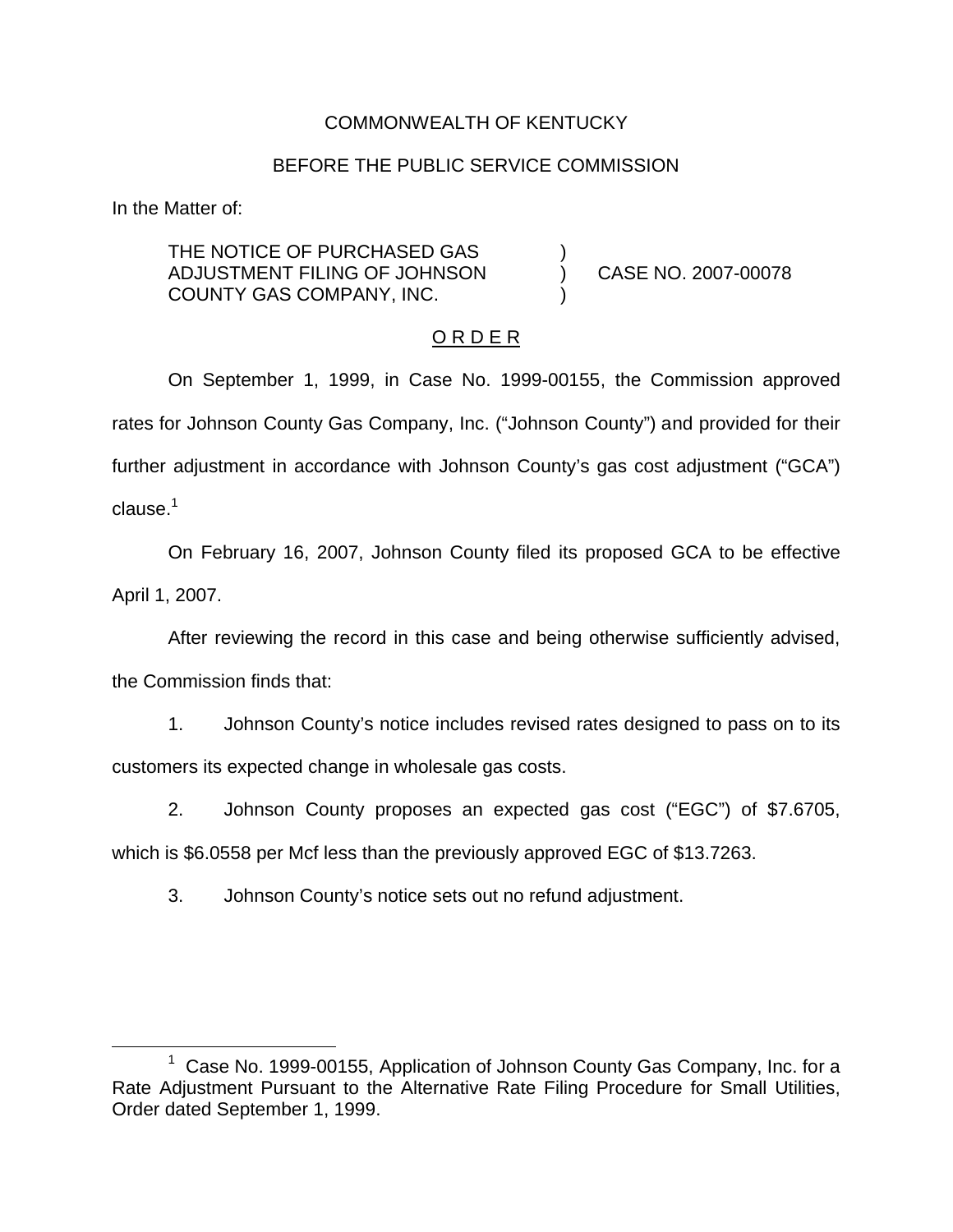4. Johnson County's notice sets out a current quarter actual adjustment ("AA") of (\$2.9614) per Mcf. Johnson County's notice sets out a total AA of (\$2.9614) per Mcf, which is \$2.8419 per Mcf less than the previous total AA.

5. Johnson County's notice sets a current quarter balancing adjustment ("BA") of (5.7) cents per Mcf. Johnson County's calculation of its current quarter BA uses factors from its prior AAs that are still in effect until this Order approves a change in rates. Therefore, the BA should not be calculated until Johnson County's next GCA filing. Removing the proposed BA produces a current quarter and total BA of 0, which is 3.32 cents per Mcf more than the previous total BA.

6. Johnson County's gas cost recovery rate is \$4.7091 per Mcf, which is \$8.8645 per Mcf less than the previous rate of \$13.5736.

7. Johnson County's adjustment in rates is fair, just, and reasonable, and should be approved for billing for service rendered by Johnson County on and after April 1, 2007.

IT IS THEREFORE ORDERED that:

1. Johnson County's proposed rates are denied.

2. The rates in the Appendix, attached hereto and incorporated herein, are approved for billing for service rendered on and after April 1, 2007.

3. Within 20 days of the date of this Order, Johnson County shall file with the Commission its revised tariffs setting out the rates approved herein.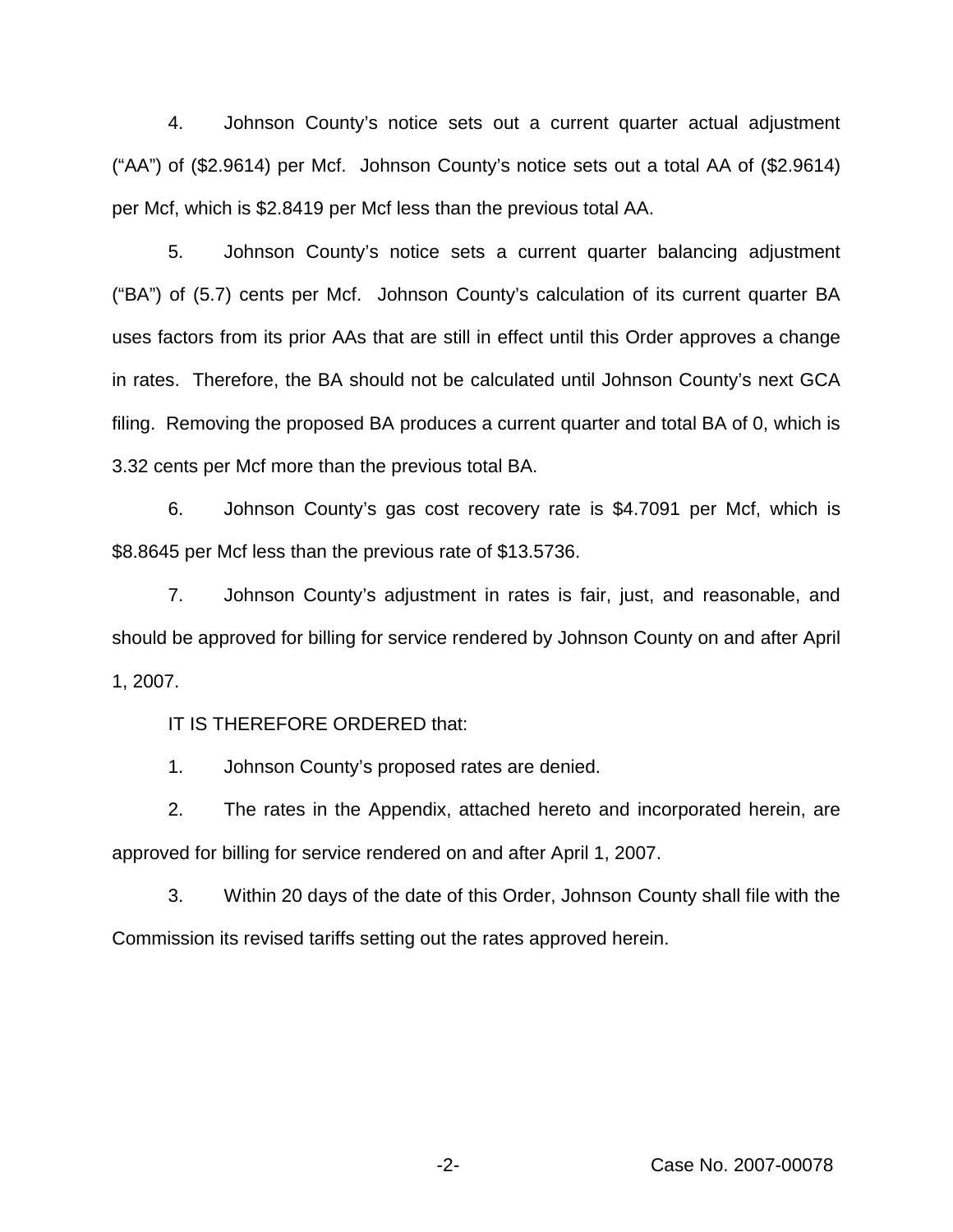Done at Frankfort, Kentucky, this 27<sup>th</sup> day of March, 2007.

By the Commission

ATTEST:

**Executive Director**